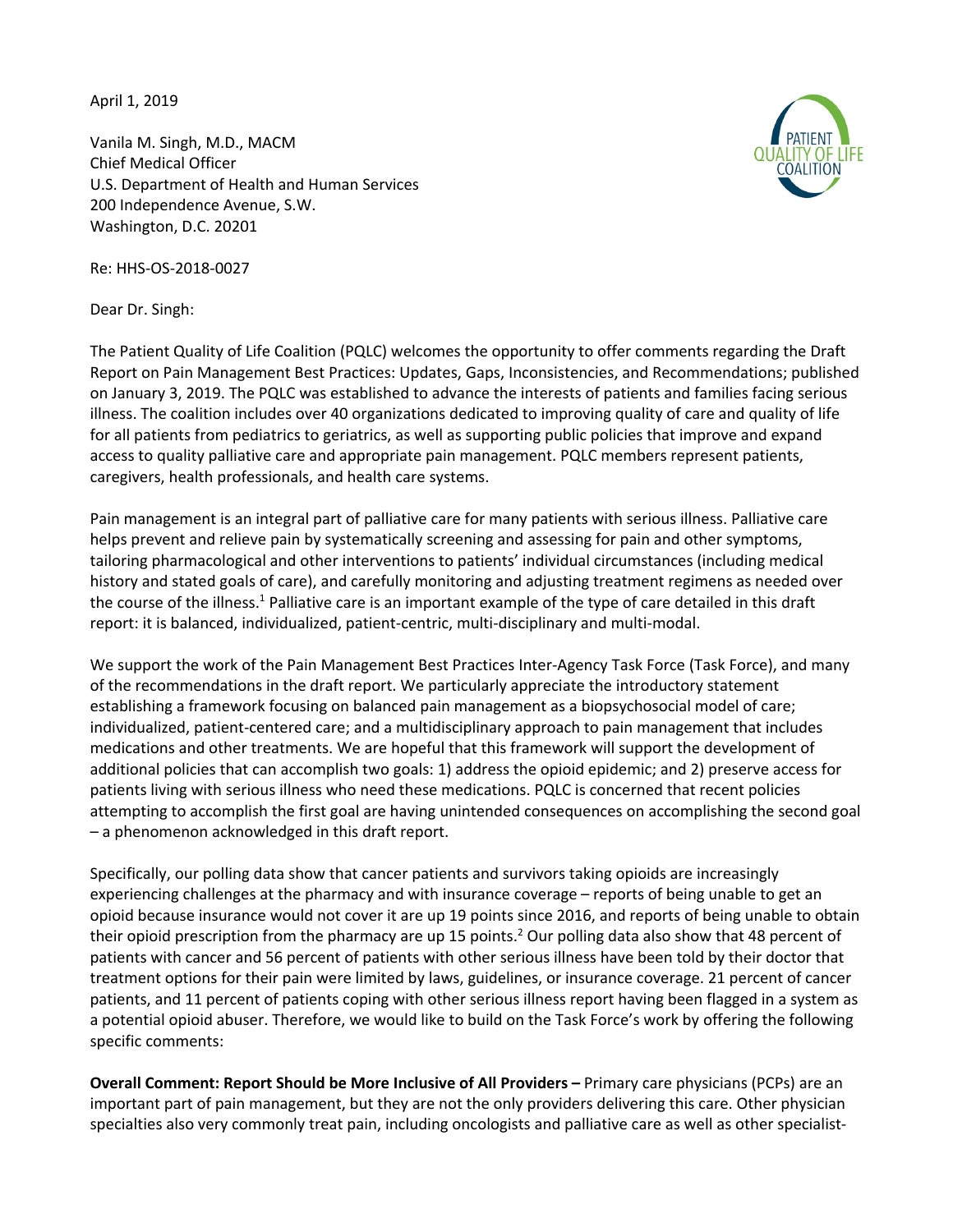level physicians. Therefore, we ask the Task Force to use language that reflects this reality, particularly by adding "palliative care clinicians" in instances where the draft report discusses referring patients to "specialists" or "pain specialists." In addition to physicians, other advanced practice clinicians such as advanced practice registered nurses, physician assistants and other health care professionals are integral to pain management and/or treatment – in fact, advanced practice providers are often the main providers of this care. In addition to providers already mentioned, social workers, mental health providers, and spiritual leaders are also integral members of many palliative care teams that support best practice pain management. We urge the Task Force to be more inclusive of interprofessional providers in its final report.

**2.2 Medication, Gap 2, Recommendation 2a –** For many patients receiving palliative care, opioids are the firstline treatment for their pain because of its severity, source, or because of the patient's comorbidities. Opioids are also important in treating other symptoms of serious illness, like dyspnea (shortness of breath), which occurs in over 50 percent of patients with underlying serious illness. Opioids are widely accepted as the first line treatment of dyspnea after other disease-targeting or modifying therapies are optimized. $3,4$  PQLC is concerned that this recommendation does not take into account patients for whom first-line opioid treatment are clinically indicated – on its own or as part of multi-modality therapies. We recommend inserting the following underlined text in this recommendation: "...should be used as first-line therapy whenever clinically appropriate and possible in the in-patient and out-patient settings."

**Recommendation 2b –** PQLC supports this recommendation, and notes that several evidence-informed clinical guidelines for patients with serious illness recommend treatment with opioids, relevant to our proposed edit to recommendation 2a above.<sup>5</sup>

**Recommendation 2d –** For the same reasoning discussed under recommendation 2a, PQLC recommends inserting "When clinically appropriate" to this recommendation as follows: "When clinically appropriate, opioid therapy should be initiated only with ongoing nonopioid treatments when the benefits outweigh the risks…"

**3.3.4 Research, Gap 1, Recommendation 1a & Gap 4, Recommendation 4a –** PQLC strongly supports these recommendations, as there are still large gaps in research regarding pain and how to treat and manage it. For example, research has progressed on the sensory component of pain, but much less is known about the individuality of pain perception and the brain circuitry involved.<sup>6</sup> Research progress in this area could lead to more opioid sparing/opioid avoiding pain management regimens. Increasing research investment according to these recommendations is crucial to addressing the opioid crisis and improving the quality of life for the patients our organizations represent. Research that finds new treatments for pain or better methods for using existing pain treatments will help patients with serious illness better maintain their quality of life while dealing with debilitating symptoms like pain. It will also give healthcare professionals more options in treating their patients and will reduce reliance on pain treatment with opioids.

**4. Review of the CDC Guideline –** PQLC is strongly supportive of the Task Force's call to update and re-examine the *CDC Guideline for Prescribing Opioids for Chronic Pain* (the CDC Guideline). We agree with the draft report that "an unintended consequence of the guideline is the forced tapering or patient abandonment that many patients with chronic pain on stable long-term doses of opioids have experienced," and that the CDC Guideline is often mis-used as a reason to limit or not provide pain treatment. We strongly support the Task Force's statement that "clinicians should be able to use their clinical judgement to determine opioid **dose and**